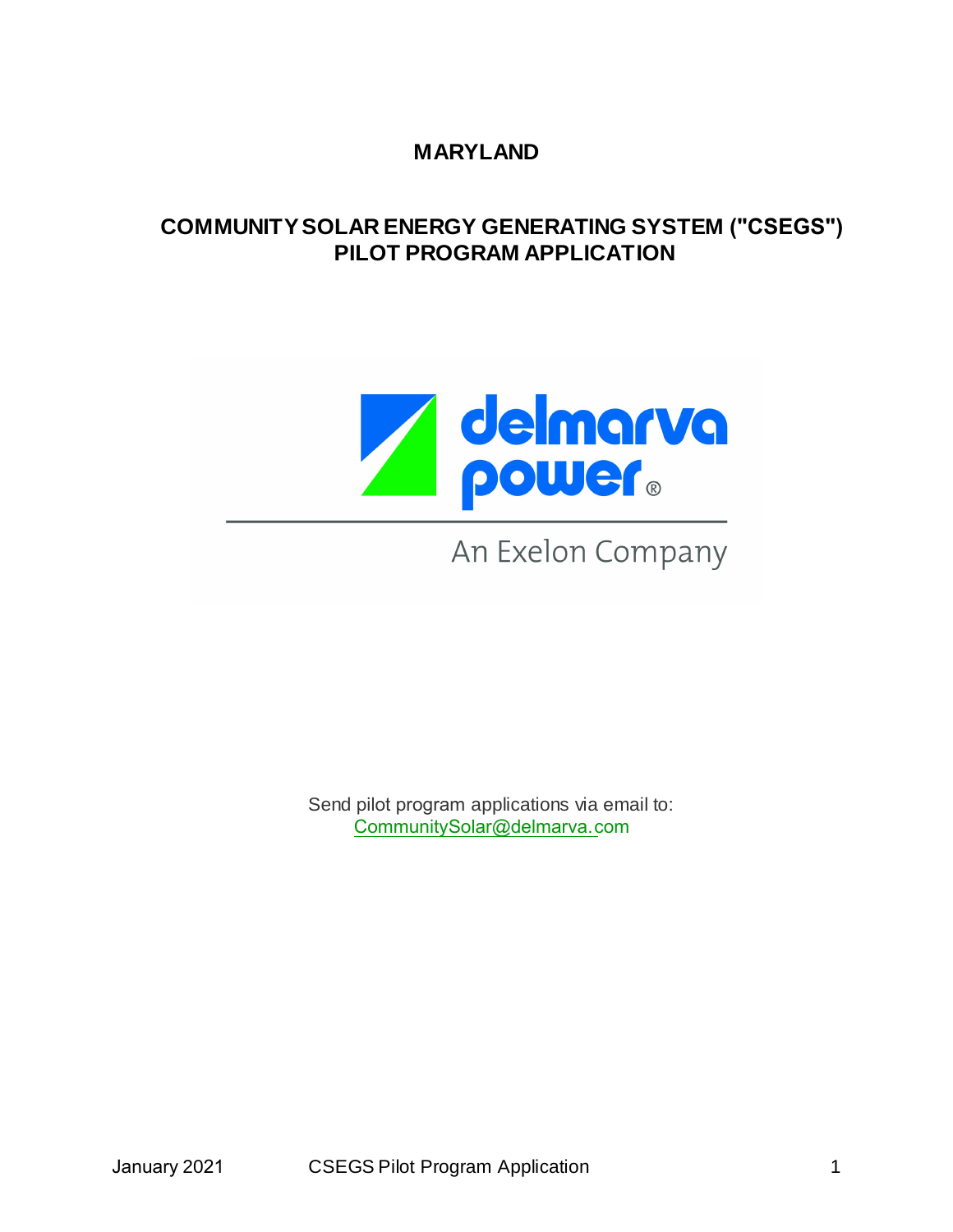## **INSTRUCTIONS for completing and submitting an application to participate in Maryland's Community Solar Energy Generating System Pilot Program**

- 1. Read and understand Delmarva's Community Solar Schedule "CS" ("CS Tariff") and Delmarva's Community Net Metering Rider "CNM."
- 2. Prior to applying for an Interconnection Agreement for a CSEGS, a Subscriber Organization must first be granted permission to participate in this Pilot Program from the Maryland Public Service Commission ("PSC") and have received a Subscriber Organization identification number. Project information must match between the PSC registration and this pilot program application.
- 3. Delmarva will not accept Pilot Program Applications for a pilot program year before the year has opened. For Year 4, this open date is January 18, 2021.
- 4. Pilot Program Applications will only be accepted electronically through email to CommunitySolar@delmarva.com.
- 5. A Subscriber Organizations should request delivery receipt from their email system if they want confirmation that their email was received.
- 6. Subscriber Organizations must indicate their intention to participate in the CSEGS Pilot Program in one of the following categories:
	- a. Low and Moderate Income;
	- b. Small, Brownfield, or Other;
	- c. Open; or
	- d. 50 kW or less
- 7. Applicants must include or attach the following with their application:
	- a. A partially executed interconnection agreement
	- b. Proof of all applicable permits must be attached to your pilot application.
	- accept a memorandum of lease or a memorandum of an option to purchase or lease as proof of site control. c. Proof of site control must be attached to your pilot application. Delmarva will
	- d. Proof of brownfield status, if applicable, must be attached to the pilot application.
- 8. Instructions for providing subscriber information will be provided when a project is accepted into the Pilot Program.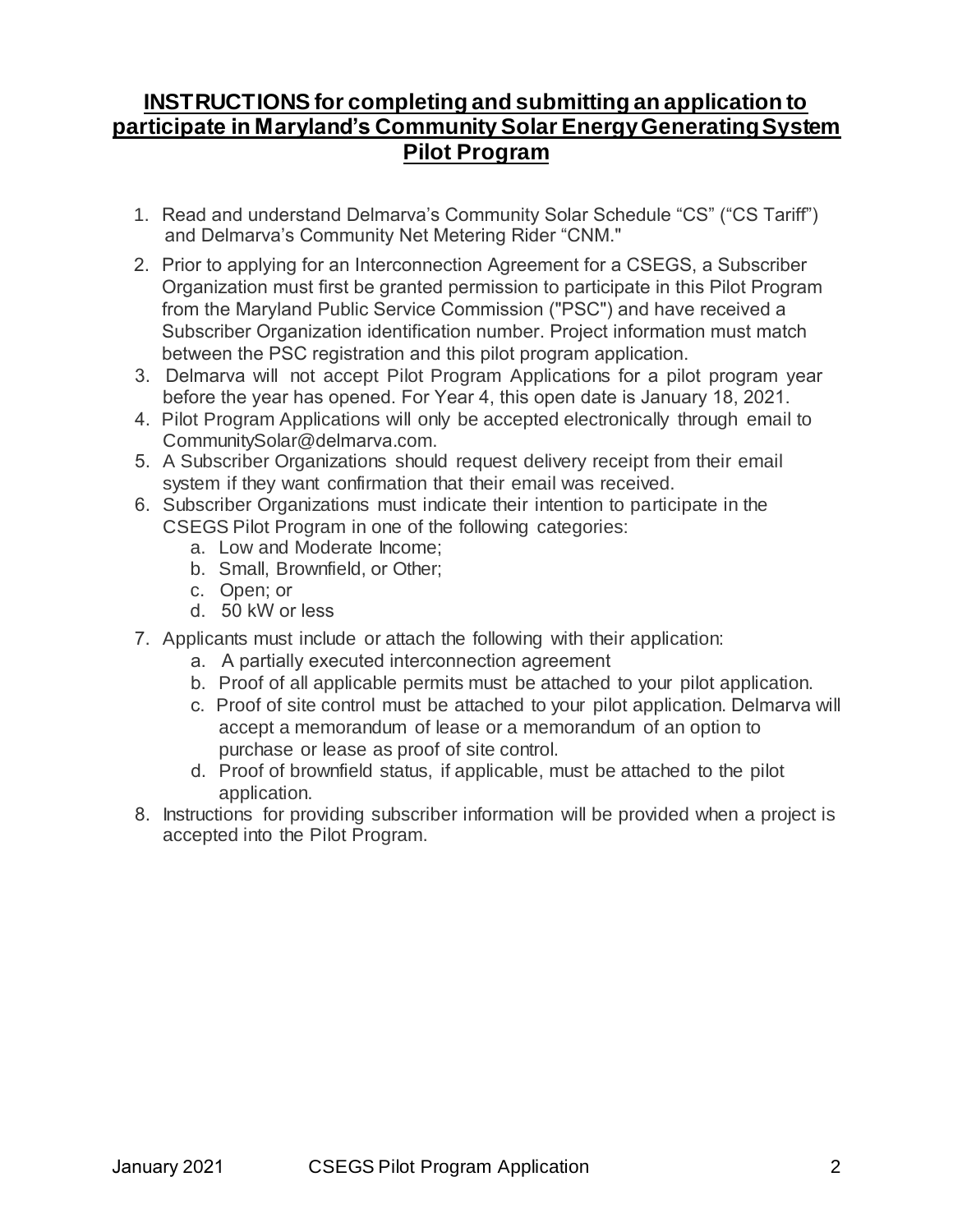## **MARYLAND**

## **COMMUNITY SOLAR ENERY GNERATING SYSTEM (CSEGS) PILOT PROGRAM APPLICATION**

#### **Application Submittal Date: \_\_\_\_\_\_\_\_\_\_\_\_\_\_\_\_\_\_\_ Application Type:** □Original, □Revision

#### **SECTION I:SUBSCRIBER ORGANIZATION INFORMATION**

|                                                   | Type of Organization (Federal Tax Classification - check all that apply):                                               |
|---------------------------------------------------|-------------------------------------------------------------------------------------------------------------------------|
|                                                   | $\Box$ Individual/Sole Proprietor, $\Box$ C Corporation, $\Box$ S Corporation, $\Box$ Partnership, $\Box$ Trust/estate, |
|                                                   | □Limited Liability Company, □Other (please specify) ____________________________                                        |
|                                                   |                                                                                                                         |
| Type of Subscriber Organization Authorization     |                                                                                                                         |
| Type A. Proposed Owner and/or Operator of a CSEGS |                                                                                                                         |
|                                                   | Type B. Proposed Collective Group of Subscribers of a single CSEGS                                                      |
|                                                   | $\Box$ Type C. Proposed Non-Profit Owner and/or Operator of a CSEGS                                                     |
| <b>Primary Contact Information:</b>               |                                                                                                                         |
|                                                   |                                                                                                                         |
|                                                   |                                                                                                                         |
|                                                   |                                                                                                                         |
|                                                   |                                                                                                                         |
|                                                   |                                                                                                                         |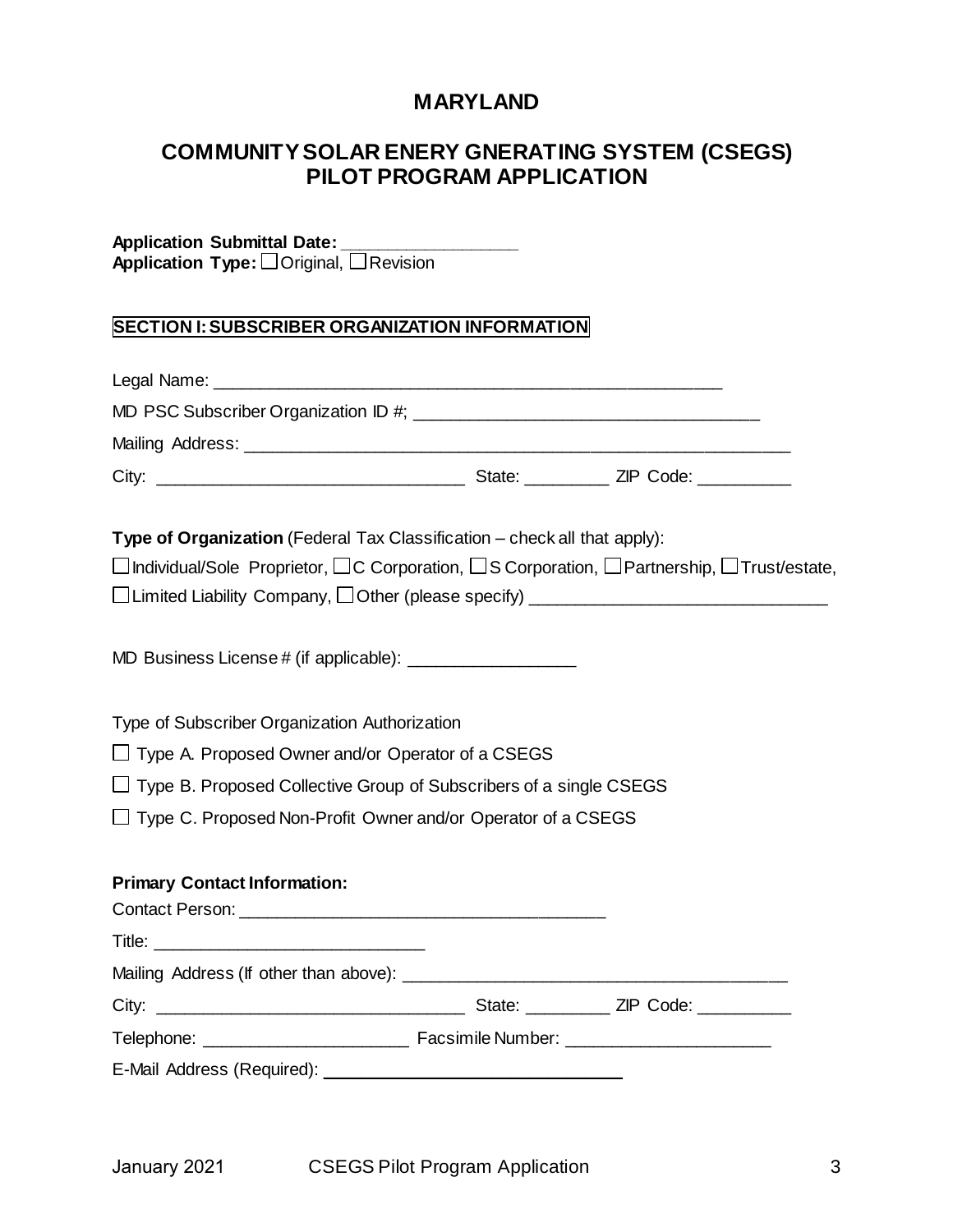## **Alternate Contact Information:**

|  | State: ZIP Code: |
|--|------------------|
|  |                  |
|  |                  |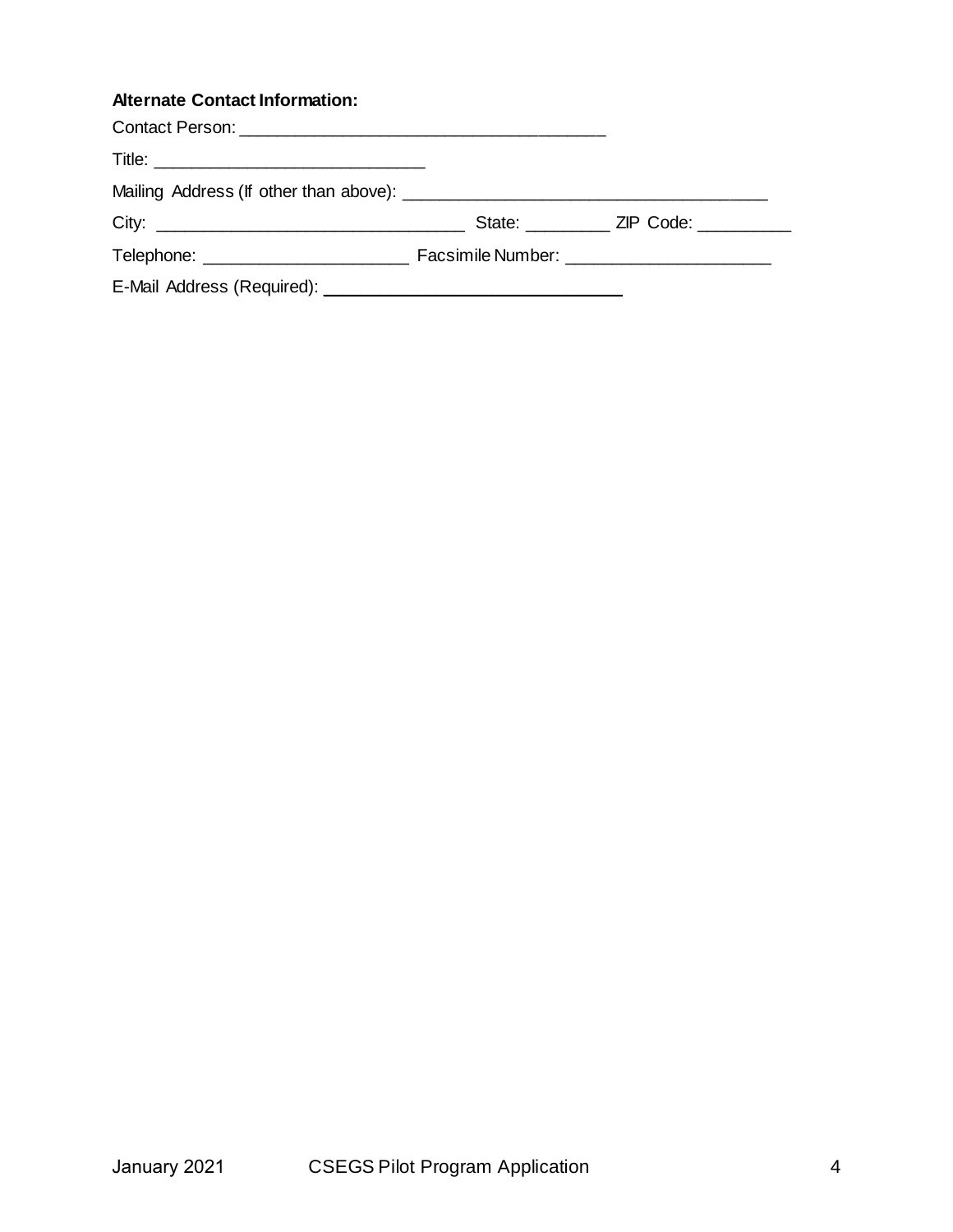# **SECTION II:COMMUNITY SOLAR ENERGY GENERATING SYSTEM INFORMATION**

| Local Government Jurisdiction (City, County, Town, Etc.):                                                                                                                                                                                                                                |  |  |  |
|------------------------------------------------------------------------------------------------------------------------------------------------------------------------------------------------------------------------------------------------------------------------------------------|--|--|--|
| Pilot Program Category - (Must select one)<br>Open $\Box$ LMI $\Box$ Small/Brownfield/Other $\Box$ 50 kW or Less                                                                                                                                                                         |  |  |  |
| Maximum Facility Output Rating: ____________ kW AC<br>Estimated Gross Annual Energy Production: ____________ kWh                                                                                                                                                                         |  |  |  |
| Estimated Number of Subscribers for the CSEGS: ______________                                                                                                                                                                                                                            |  |  |  |
| <b>GENERATOR FACILITY OWNER (if different than Subscriber Organization)</b>                                                                                                                                                                                                              |  |  |  |
|                                                                                                                                                                                                                                                                                          |  |  |  |
|                                                                                                                                                                                                                                                                                          |  |  |  |
|                                                                                                                                                                                                                                                                                          |  |  |  |
|                                                                                                                                                                                                                                                                                          |  |  |  |
| Type of Organization (Federal Tax Classification – check all that apply):<br>$\Box$ Individual/Sole Proprietor, $\Box$ C Corporation, $\Box$ S Corporation, $\Box$ Partnership, $\Box$ Trust/estate,<br>□Limited liability company, □Other (please specify) ____________________________ |  |  |  |
|                                                                                                                                                                                                                                                                                          |  |  |  |
| <b>Contact Information:</b>                                                                                                                                                                                                                                                              |  |  |  |
|                                                                                                                                                                                                                                                                                          |  |  |  |
|                                                                                                                                                                                                                                                                                          |  |  |  |
|                                                                                                                                                                                                                                                                                          |  |  |  |
|                                                                                                                                                                                                                                                                                          |  |  |  |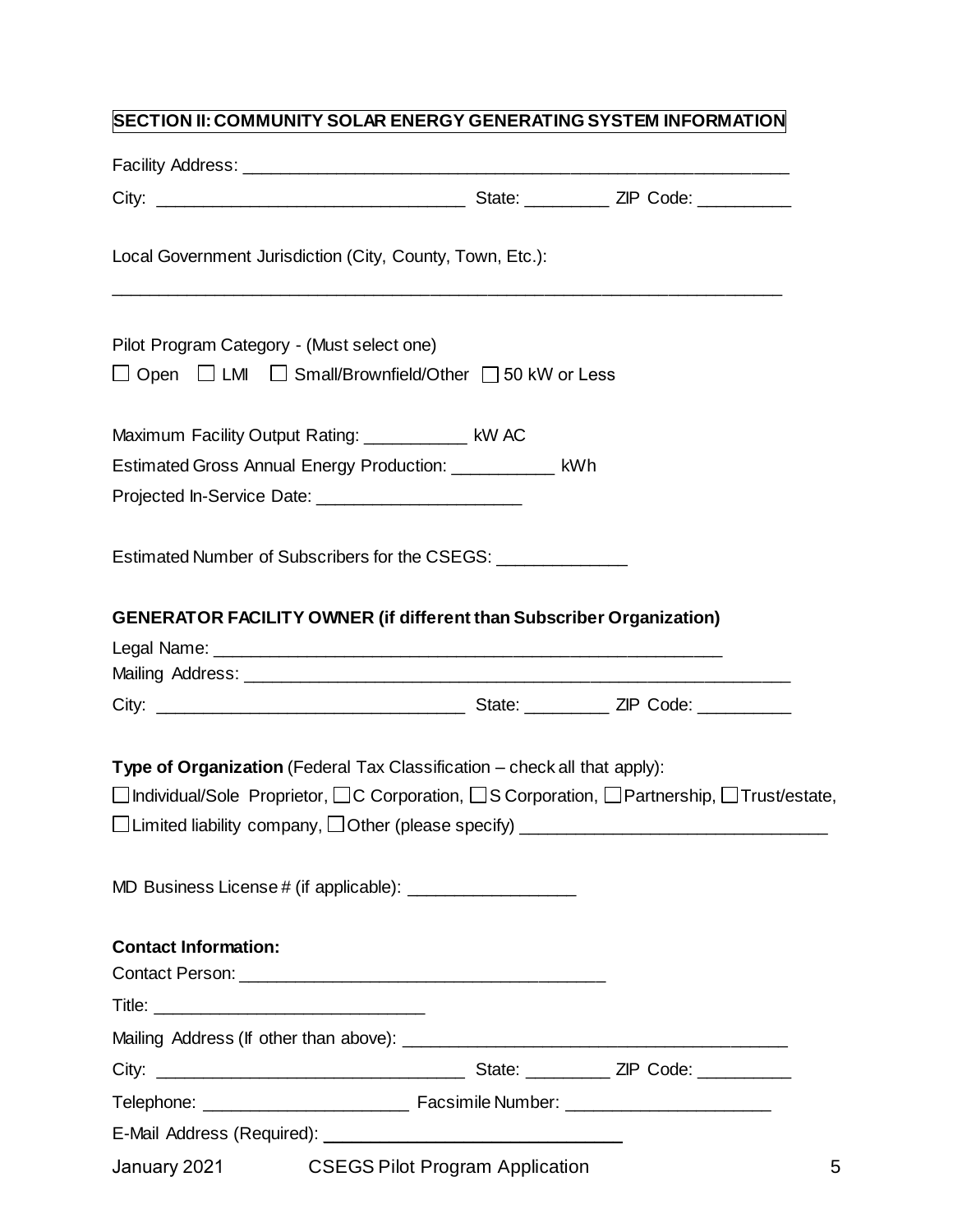## **PROPERTY OWNER (if different than Generating Facility Owner)**

| <b>Type of Organization</b> (Federal Tax Classification – check all that apply):                                        |  |
|-------------------------------------------------------------------------------------------------------------------------|--|
| $\Box$ Individual/Sole Proprietor, $\Box$ C Corporation, $\Box$ S Corporation, $\Box$ Partnership, $\Box$ Trust/estate, |  |
|                                                                                                                         |  |
|                                                                                                                         |  |
|                                                                                                                         |  |
| <b>Contact Information:</b>                                                                                             |  |
|                                                                                                                         |  |
|                                                                                                                         |  |
|                                                                                                                         |  |
|                                                                                                                         |  |
|                                                                                                                         |  |
|                                                                                                                         |  |

#### **REQUIRED ATTACHMENTS**

Attachment A: Proof of application for all applicable permits consisting of a receipt confirming the filing fee from a local jurisdiction demonstrating application for at least one of the following permits: (please circle which of the applicable permits listed below is being provided)

- a. Site Plan Review Application;
- b. Zoning Conditional Use Application;
- c. Zoning Variance Application;
- d. Zoning Certificate of Use Application;
- e. Special Exception Application;
- f. Board of Appeals Hearing Application; or
- g. Building Permit Application.
- h. Other (must provide written description of evidence being provided)

If one of the preceding is not available due to preliminary action required by the jurisdiction, the Subscriber Organization may provide a receipt confirming completion of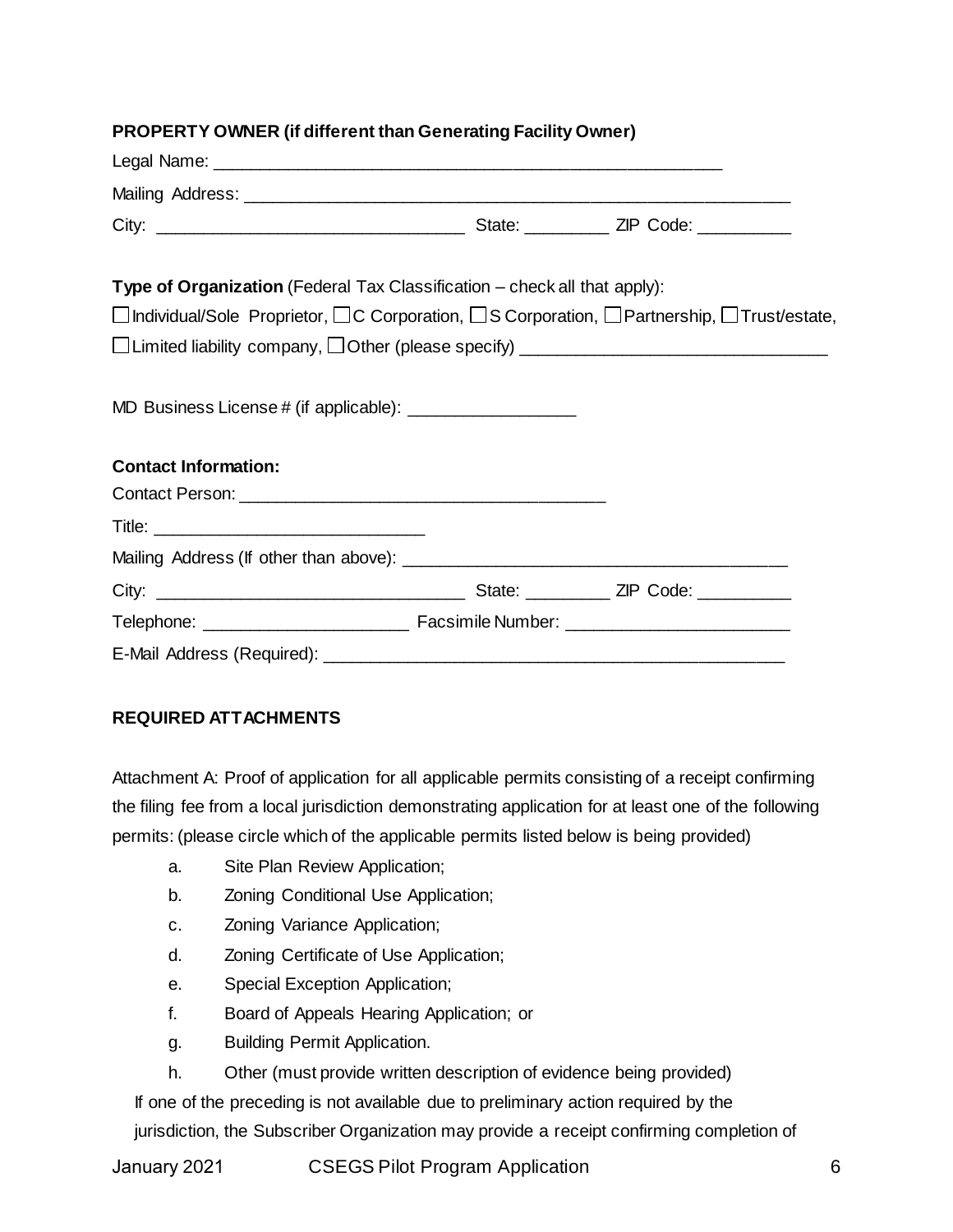the preliminary action in lieu of one of the permits listed above. If a subscriber organization is unable to provide confirmation of the required permit application within 120 days of application, the Company may rescind the award of project capacity.

Attachment B: Proof of site control must include one of the following: (please circle with of the following if being provided)

- a. Evidence of property ownership;
- b. An executed lease agreement;
- c. A signed option to purchase; or
- d. A signed option to lease.

Attachment C: Evidence to brownfield status (if applicable) to include one of the following: (please circle which of the following is being provided)

- a. Inclusion of the site on a list of contaminated or polluted sites maintained by a Federal or State agency;
- b. Inclusion of the site on the MDE Land Restoration Program List, Voluntary Cleanup Program Notice of Application List, or Closed Landfills List;
- c. A letter of certification from the MDE indicating that a closed landfill or contaminated/polluted site is under its regulation;
- d. A copy of a state-issued surface mining permit or license;
- e. A USGS map indicating that the site has been mined;
- f. A letter of certification from a geotechnical consulting firm certifying that surface mining operations were performed at the site.

Attachment D: A partially executed interconnection agreement